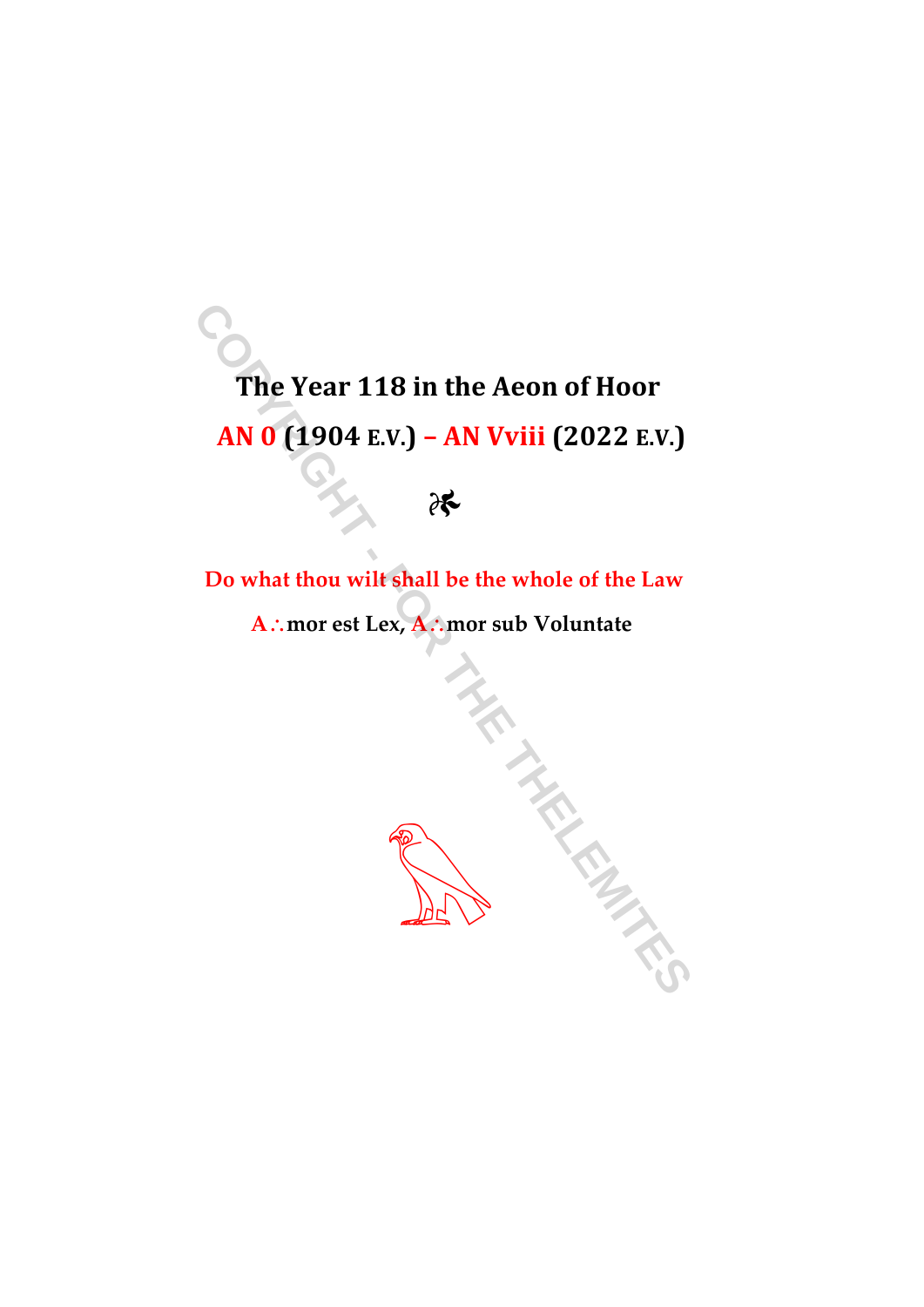| $\odot$ in $\Upsilon$ 1904 E.V. | An $0$ in the A: A: Cycle       | Year 0 in the Aeon of Hoor  |
|---------------------------------|---------------------------------|-----------------------------|
| $\odot$ in $\Upsilon$ 1905 E.V. | i.                              | $\mathbf{1}$                |
| Ο in Υ 1906 E.V.                | $\mathbf{ii}$                   | $\overline{2}$              |
| Ο in Υ 1907 E.V.                | iii                             | 3                           |
| $\odot$ in $\Upsilon$ 1908 E.V. | iv                              | 4                           |
| $\odot$ in $\Upsilon$ 1909 E.V. | $\mathbf{V}$                    | 5                           |
| Ο in Υ 1910 E.V.                | vi                              | 6                           |
| Ο in Υ 1911 E.V.                | vii                             | 7                           |
| Ο in Υ 1912 E.V.                | viii                            | 8                           |
| Ο in Υ 1913 E.V.                | ix                              | 9                           |
| Ο in Υ 1914 E.V.                | X                               | 10                          |
| $\odot$ in $\Upsilon$ 1915 E.V. | хi                              | 11                          |
| Ο in Υ 1916 E.V.                | xii                             | 12                          |
| Ο in Υ 1917 E.V.                | xiii                            | 13                          |
| Ο in Υ 1918 E.V.                | xiv                             | 14                          |
| Ο in Υ 1919 E.V.                | XV                              | 15                          |
| Ο in Υ 1920 E.V.                | xvi                             | 16                          |
| Ο in Υ 1921 E.V.                | xvii                            | 17                          |
| Ο in Υ 1922 E.V.                | xviii                           | 18                          |
| Ο in Υ 1923 E.V.                | xix                             | 19                          |
| Ο in Υ 1924 E.V.                | XX                              | 20                          |
| $\odot$ in $\Upsilon$ 1925 E.V. | xxi                             | 21                          |
| $\odot$ in $\Upsilon$ 1926 E.V. | An xxii in the $A : A : C$ ycle | Year 22 in the Aeon of Hoor |
| Ο in Υ 1927 E.V.                | Ii                              | 23                          |
| $\odot$ in $\Upsilon$ 1928 E.V. | Iii                             | 24                          |
| Ο in Υ 1929 E.V.                | Iiii                            | 25                          |
| Ο in Υ 1930 E.V.                | <b>liv</b>                      | 26                          |
| Ο in Υ 1931 E.V.                | $I_{V}$                         | 27                          |
| Ο in Υ 1932 E.V.                | Ivi                             | 28                          |
| Ο in Υ 1933 E.V.                | Ivii                            | 29                          |
| Ο in Υ 1934 E.V.                | Iviii                           | 30                          |
| Ο in Υ 1935 E.V.                | Iix                             | 31                          |
| $\odot$ in $\Upsilon$ 1936 E.V. | Ix                              | 32                          |
| Ο in Υ 1937 E.V.                | Ixi                             | 33                          |
| $\odot$ in $\Upsilon$ 1938 E.V. | Ixii                            | 34                          |
| Ο in Υ 1939 E.V.                | Ixiii                           | 35                          |
| Ο in Υ 1940 E.V.                | Ixiv                            | 36                          |
| Ο in Υ 1941 E.V.                | Ixv                             | 37                          |
| Ο in Υ 1942 E.V.                | Ixvi                            | 38                          |
| Ο in Υ 1943 E.V.                | Ixvii                           | 39                          |
| Ο in Υ 1944 E.V.                | Ixviii                          | 40                          |
| Ο in Υ 1945 E.V.                | Ixix                            | 41                          |
| Ο in Υ 1946 E.V.                | Ixx                             | 42                          |
| $\odot$ in $\Upsilon$ 1947 E.V. | Ixxi                            | 43                          |
| O in Υ 1948 E.V.                | An Ixxii in the A∴A∴ Cycle      | Year 44 in the Aeon of Hoor |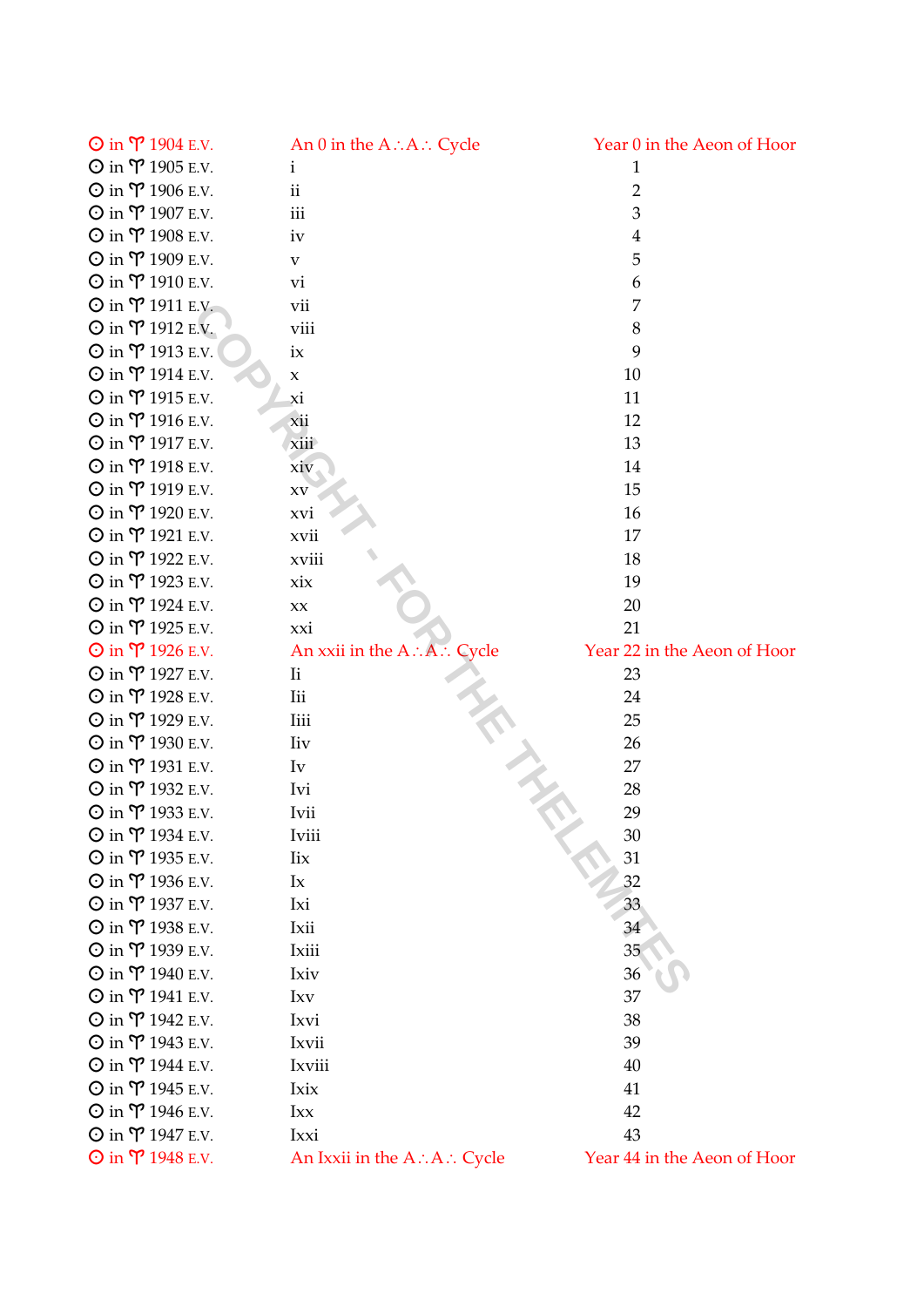| Ο in Υ 1949 E.V.                            | An IIi in the A∴A∴ Cycle            | Year 45 in the Aeon of Hoor       |
|---------------------------------------------|-------------------------------------|-----------------------------------|
| $\odot$ in $\Upsilon$ 1950 E.V.             | IIii                                | 46                                |
| $\odot$ in $\Upsilon$ 1951 E.V.             | <b>IIiii</b>                        | 47                                |
| Ο in Υ 1952 E.V.                            | <b>IIiv</b>                         | 48                                |
| Ο in Υ 1953 E.V.                            | <b>IIv</b>                          | 49                                |
| $\odot$ in $\Upsilon$ 1954 E.V.             | IIvi                                | 50                                |
| $\odot$ in $\Upsilon$ 1955 E.V.             | <b>IIvii</b>                        | 51                                |
| Ο in Υ 1956 E.V.                            | IIviii                              | 52                                |
| Ο in Υ 1957 E.V.                            | <b>IIix</b>                         | 53                                |
| $\odot$ in $\Upsilon$ 1958 E.V.             | IIx                                 | 54                                |
| Ο in Υ 1959 E.V.                            | IIxi                                | 55                                |
| $\odot$ in $\Upsilon$ 1960 E.V.             | IIxii                               | 56                                |
| $\odot$ in $\Upsilon$ 1961 E.V.             | <b>IIxiii</b>                       | 57                                |
| Ο in Υ 1962 E.V.                            | IIxiv                               | 58                                |
| Ο in Υ 1963 E.V.                            | <b>IIxv</b>                         | 59                                |
| Ο in Υ 1964 E.V.                            | <b>IIxvi</b>                        | 60                                |
| $\odot$ in $\Upsilon$ 1965 E.V.             | IIxvii                              | 61                                |
| $\odot$ in $\Upsilon$ 1966 E.V.             | IIxviii                             | 62                                |
| $\odot$ in $\Upsilon$ 1967 E.V.             | IIix                                | 63                                |
| $\odot$ in $\Upsilon$ 1968 E.V.             | IIxx                                | 64                                |
| Ο in Υ 1969 E.V.                            | <b>IIxxi</b>                        | 65                                |
| Ο in Υ 1970 E.V.                            | An IIxxii in the A.A.: Cycle        | Year 66 in the Aeon of Hoor       |
| $\odot$ in $\Upsilon$ 1971 E.V.             | IIIi                                | 67                                |
| Ο in Υ 1972 E.V.                            | IIIii                               | 68                                |
| $\odot$ in $\Upsilon$ 1973 E.V.             | <b>IIIiii</b>                       | 69                                |
| Ο in Υ 1974 E.V.                            | <b>IIIiv</b>                        | 70                                |
| $\odot$ in $\Upsilon$ 1975 E.V.             | IIIv                                | 71                                |
| Ο in Υ 1976 E.V.                            | <b>IIIvi</b>                        | 72                                |
| $\odot$ in $\Upsilon$ 1977 E.V.             | <b>IIIvii</b>                       | 73                                |
| Ο in Υ 1978 E.V.                            | <b>IIIviii</b>                      | 74                                |
| Ο in Υ 1979 E.V.                            | <b>IIIix</b>                        | 75                                |
| $\odot$ in $\Upsilon$ 1980 E.V.             | IIIx                                | 76                                |
| Ο in Υ 1981 E.V.                            | <b>IIIxi</b>                        | 77                                |
| $\odot$ in $\Upsilon$ 1982 E.V.             | <b>IIIxii</b>                       | 78                                |
| $\odot$ in $\Upsilon$ 1983 E.V.             | <b>IIIxiii</b>                      | 79                                |
| Ο in Υ 1984 E.V.                            | <b>IIIxiv</b>                       | 80                                |
| $\odot$ in $\Upsilon$ 1985 E.V.             | <b>IIIxv</b>                        | 81                                |
| $\odot$ in $\Upsilon$ 1986 E.V.             | <b>IIIxvi</b>                       | 82                                |
| Ο in Υ 1987 E.V.                            | <b>IIIxvii</b>                      | 83                                |
| $\odot$ in $\Upsilon$ 1988 E.V.             | <b>IIIxviii</b>                     | 84                                |
| $\odot$ in $\Upsilon$ 1989 E.V.             | <b>IIIxix</b>                       | 85                                |
| $\odot$ in $\Upsilon$ 1990 E.V.             | <b>IIIxx</b>                        | 86                                |
|                                             |                                     |                                   |
| Ο in Υ 1991 E.V.                            | <b>IIIxxi</b>                       | 87                                |
| O in <b>Υ</b> 1992 E.V.<br>Ο in Υ 1993 E.V. | An IIIxxii in the A∴A∴ Cycle<br>IVi | Year 88 in the Aeon of Hoor<br>89 |